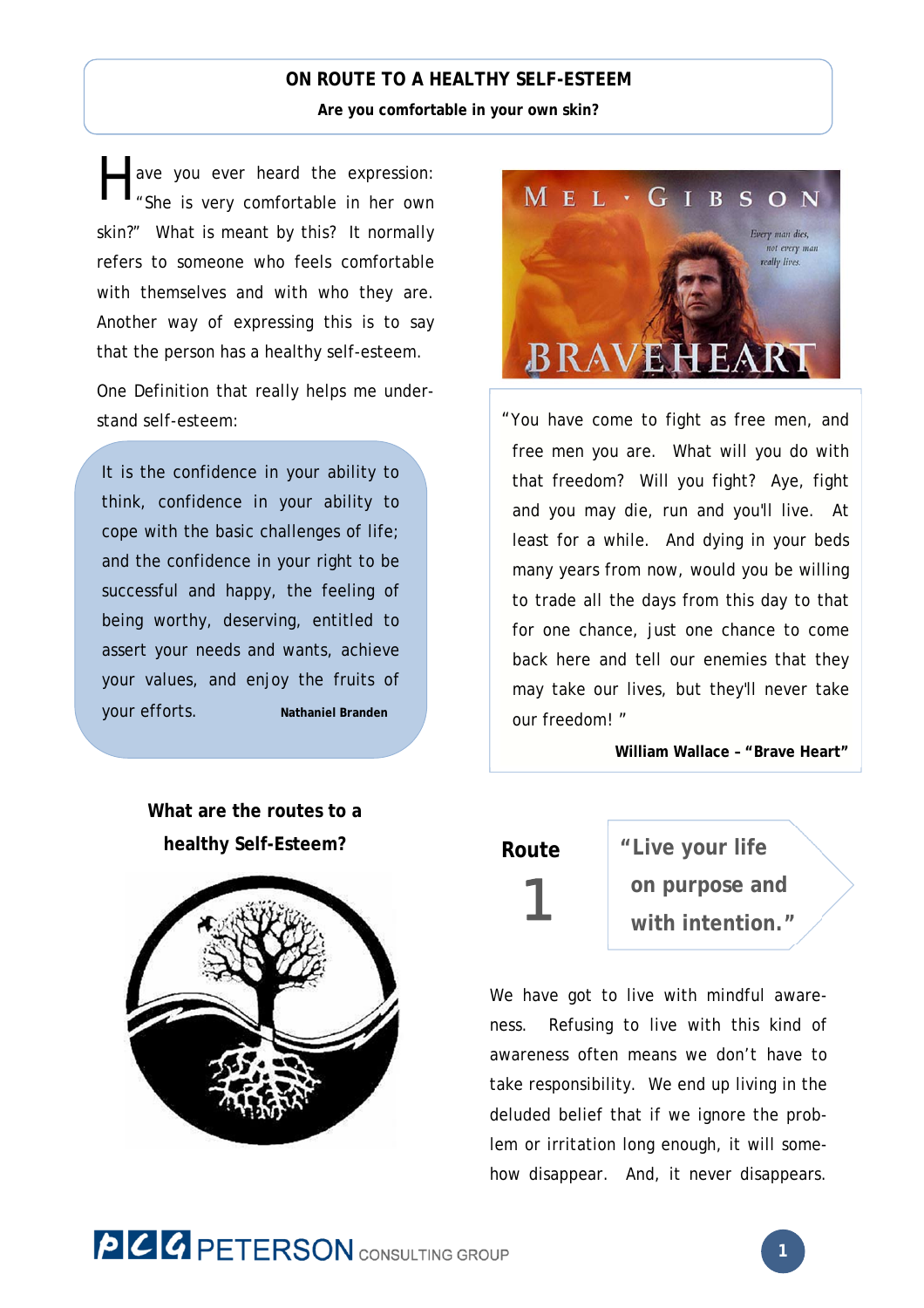We often ignore our feelings / emotions, especially when they signal to us that something might be out of alignment. If we face up to the reality of experiencing and acknowledging our feelings then it can lead us to identifying the real facts behind these feelings, giving us insights to find solutions. The opposite to all of this is that when we bury our heads in the sand, we then develop an external locus of control. In this state we don't feel in control. We act and feel like victims, like hand puppets, living an existence which reacts to the commands, whims and fancies of others.

**An example:** I hosted a dinner at my home and observed how two men's conversation spiralled into a heated and violent debate. It finally ended up with one man slapping the other in public, to the absolute horror and shame of their children. I called the aggressor into my private study and enquired from him why he was so angry. Through a process of deep listening and confronting his behaviour, he finally acknowledged his anger. This was a breakthrough moment for him. We spent another 45 mins talking about what was feeding his anger. Upon hearing his story I felt understanding and appreciation for his situation. After the talk his whole body language spoke of a man who felt relieved and listened to. He invited the other man whom he had slapped into my private study and I witnessed a man with immense courage and honesty as he sought his

forgiveness. Upon hearing his story the other man forgave him. It all came together for this man when he fully acknowledged his feelings; he did not deny or bury his head in the sand. When he took responsibility, he regained his self-esteem. He could have denied his sadness and frustration around his life, blamed everything and everyone else. He would only have sunken deeper into the variations of his many insecurities, negative projections and continue to be prone to regrettable violent outbursts. This man needs guidance to help him understand that he must set a new vision and goal for his life. He needs to know that he must and can trust his mind, and live based on want he really wants for himself. He need not live out other people's expectations or projections over his life. He must take responsibility for his own life.

"You are either alive or proud or you are dead, and when you are dead, you can't care anyway."**Steven Biko** 

# **Route** 2

**"Accepting yourself."**

"If I am not for myself, who will be for me? And when I am for myself, what am 'I'? And if not now, when?"

*Hillel the elder, 30 BCE to CE*

**PCC PETERSON** CONSULTING GROUP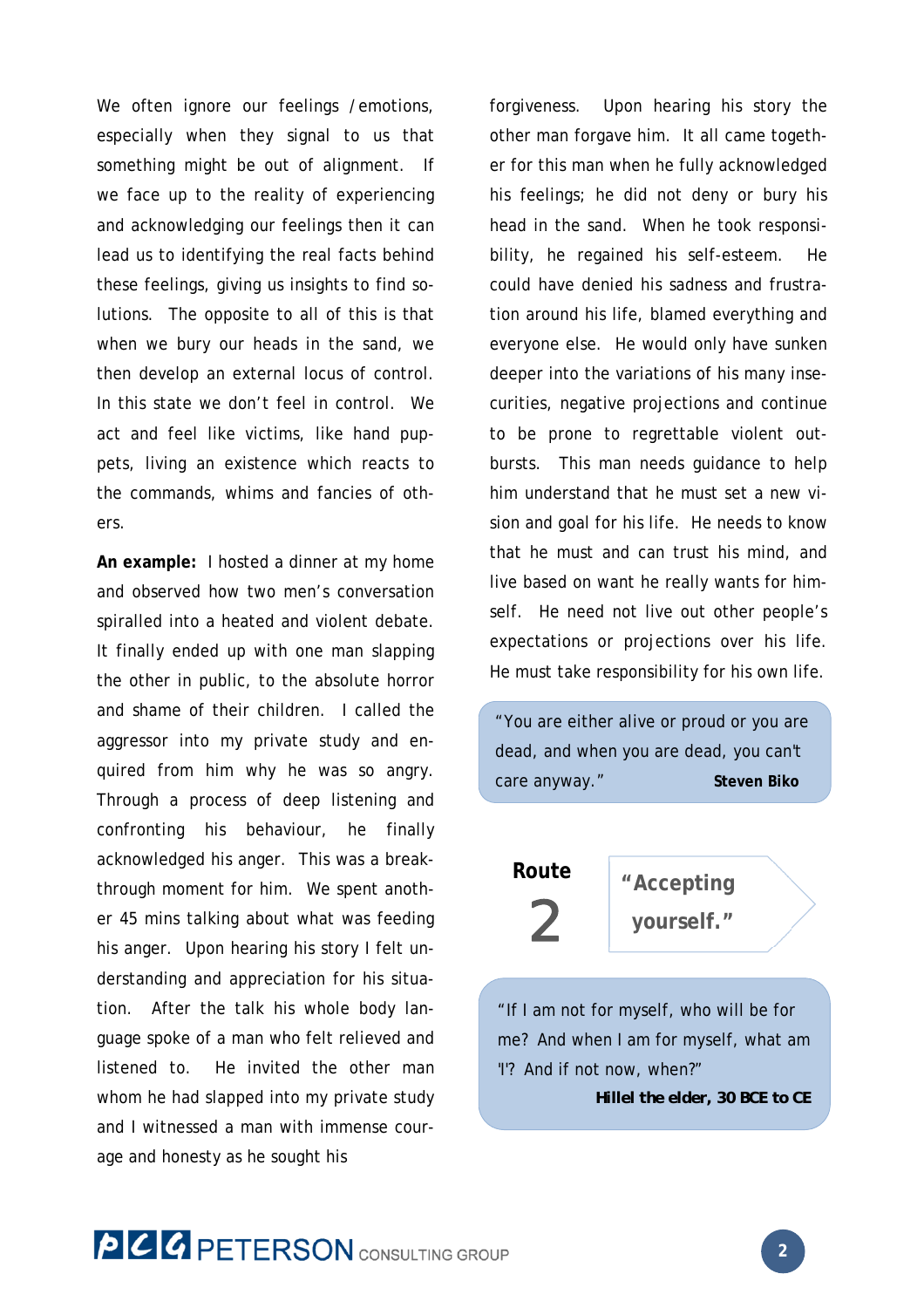This kind of self-acceptance goes to the very root and heart of our natural human existence; some might call it our inalienable birthright, gifted to every human being. It's a kind of primitive egotism which, if we reject or undermine, will make all future personal transformative endeavours virtually impossible, until we are able to address the problem/s that sits at the root of selfrejection. The journey of self-acceptance must start with being compassionate towards yourself. This is not similar to condoning or accepting but appreciation of what lies at the root of your behaviour, attitude or emotion. This insight comes after compassionate self-evaluation of what may have caused it. Now let's move from an individual/personal scenario to one with a more insidious systemic social dimension and sad implications associated with mass self-rejection. (I mean, when whole groups of people have been taught and hypnotised into viewing themselves as "less than".)

#### **A social commentary:**

This mass self-rejection is well described

by Frantz Fanon and Paulo Freire when through their work respectively, they



recognised how large swaths of the world's peoples and ethnic minorities often descend into this often unconscious selfhate, adversarial approach to themselves and utter rejection of their own humanity. This self-destructive behaviour and

psychological mindset can often be attributed to the relentless and systematic experience (historical or present) of the various blatant and concealed forms of domination /oppression. The sad and tragic reality is that they do not only live out this unconscious hate of self on themselves, but also on their "in –group", people in their society like themselves, e.g. their neighbour. It explains to a large extent the parlous state of our society so graphically and painfully underscored by the daily occurrences of excessive and gratuitous violence, abuse of vulnerable children, drug and alcohol abuse of epidemic proportions, great school dropout rate, high teenage pregnancy rate etc. (Societal ills). This systemic impact has a domino, knock-on effect, into all corners of our society, no exception. These are all indicative of people in parts of our society with very low self-regard. These people are also employees, members of work teams and Brand Ambassadors. They are expected to be creative, innovative and be ambitious in the workplace. To help them to unleash their talent means that we have to guide them to love themselves in a fundamentally new way. We cannot ignore this; we are after all part of this interconnected symbiotic system of life and the best form of guidance we can give to them in this regard is to give them the space to be selfassertive and self-asserting. They do not need help which further psychologically wounds them and which leads to learnt helplessness.

# **PCC PETERSON** CONSULTING GROUP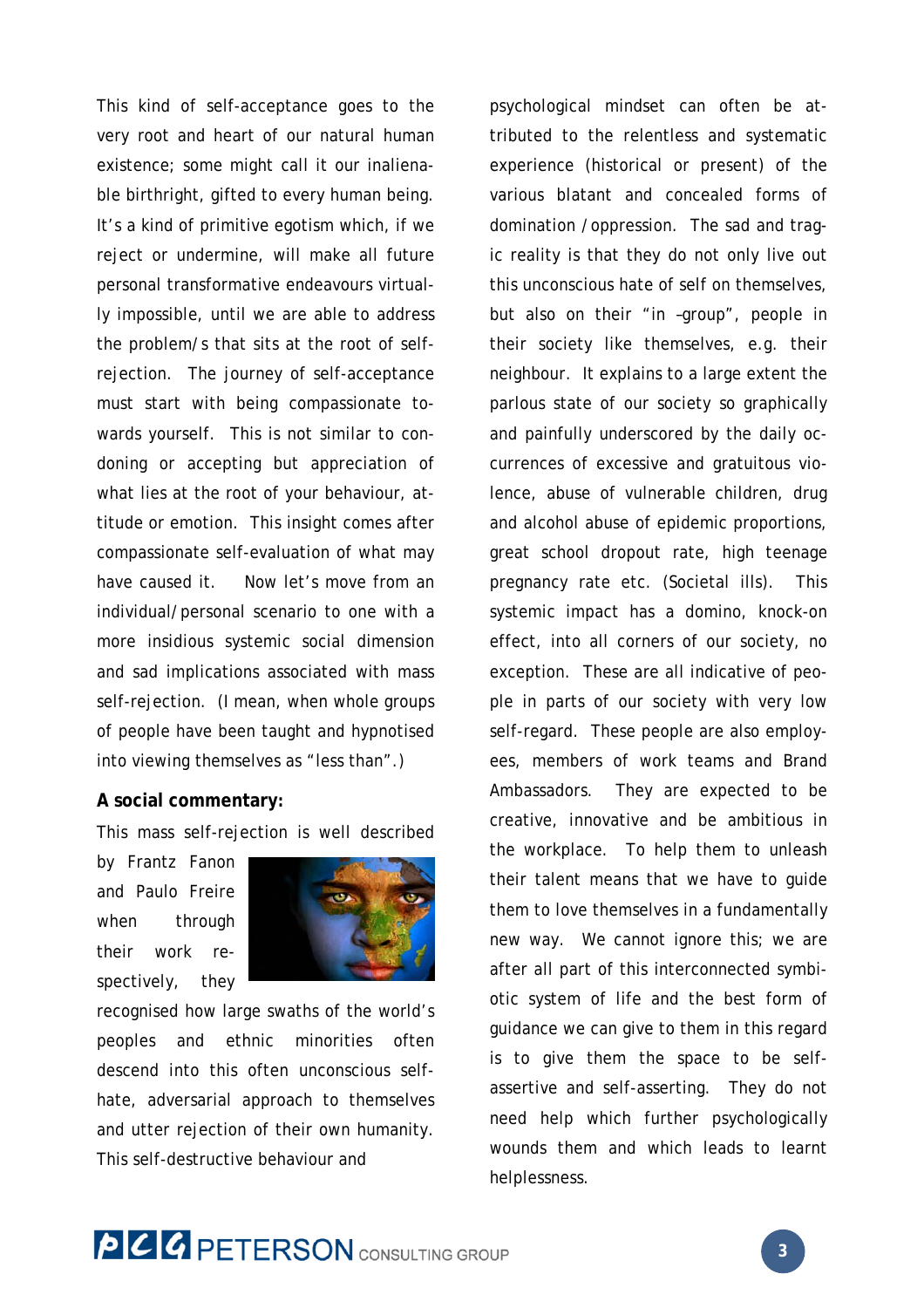## **Route**

3

**"Honour your needs and wants."**

So what does self-assertion really mean, well one of the ways to understand this concept is that you must honour your needs, wants and values in an appropriate manner, without dishonouring the needs, wants and values of the other. It is truly knowing that your right to exist in this world is you expressing yourself confidently through your needs, wants and values.

However, equally important you must respect that others too have the right to exist in their own right. It doesn't help that you hold on to what is important to yourself and then proceed to bully and bulldoze others. This is plain old aggressiveness at work, masked and underwritten with much insecurity. So, to be self-assertive, really goes beyond just thinking about your needs and your wants. It is actively participating in life to live out and experience the joy and satisfaction of the fulfilment of your needs, wants and values. Much of the sadness I see around me comes from people who have often betrayed their deepest yearning and needs in order to please others, or live up to their expectations. It is important to experience your life, while you are living it.

# **Route** 4

**"Know what you are about and where you are going."**

Advance, and never halt, for advancing is perfection. Advance and do not fear the thorns in the path, for they draw only corrupt blood*. Khalil Gibran*

An important route to self-esteem is being responsible and accountable for your life. It means being willing to take responsibility for your life and your goals. We all need to experience that we have control over our lives. This feeds into our sense of personal competence and being worthy of happiness. Being clear about your purpose and where you are going in life is another important root which feeds your tree of selfesteem. While it takes discipline and dedication, it places your hands firmly on the wheel of your life and you are no longer a passenger on your own life's journey, but an engaged participant, co-operating with the Great Divine. You must practically map out the steps which will get you to the summit of your goals; there is no short cut, no exception. You must put in place a disciplined routine to regularly monitor and give yourself feedback on how you are doing in relation to your goal achievement. Sometimes this allows you to course correct and bring you back into alignment. This feedback routine also allows you to be creative and flexible to accommodate any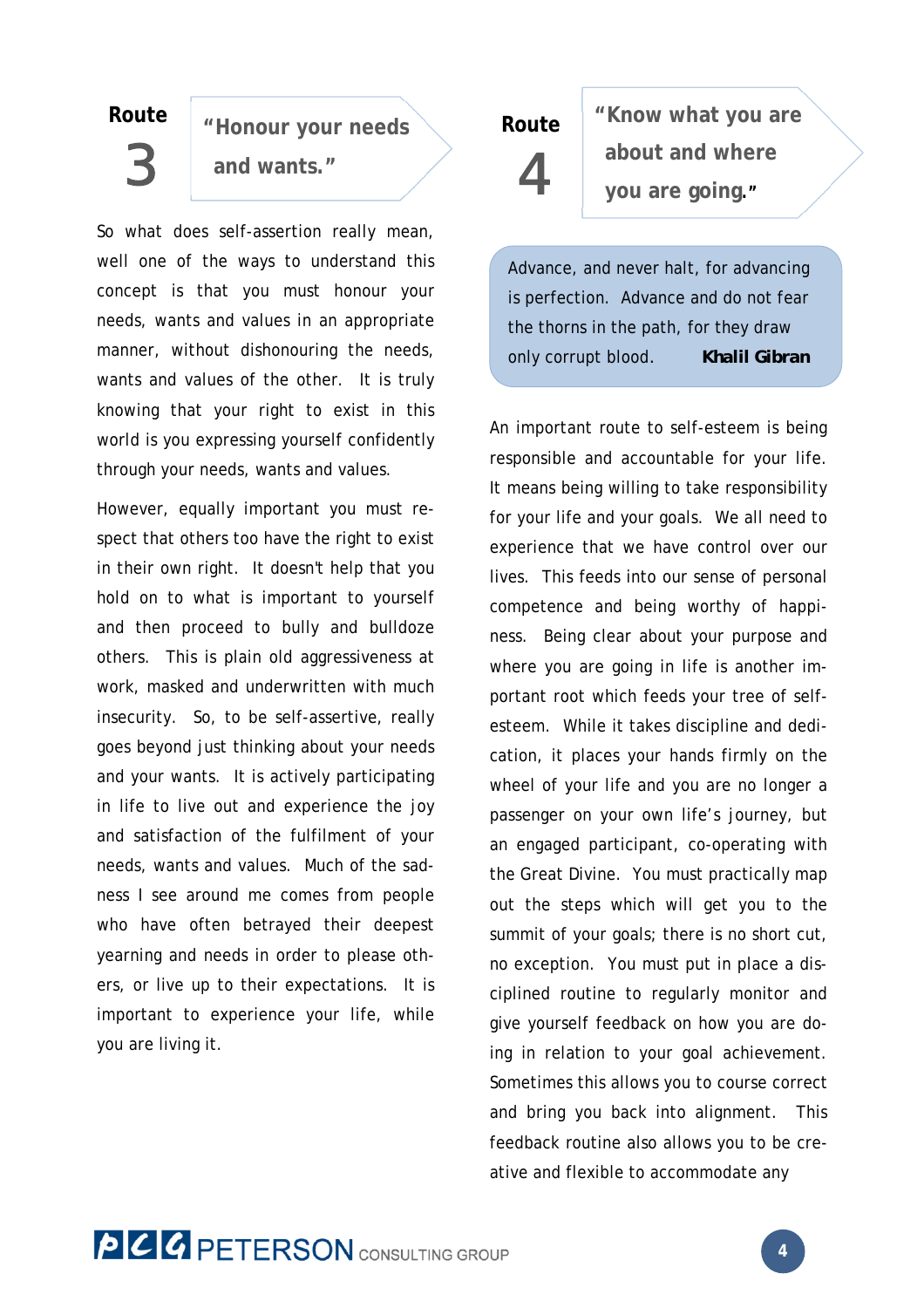changes that might "pop up" along the way. If you are living with purpose then your life takes on meaning, you feel effective and competent, you begin to really feel good about yourself, and you feel positive about things in life.



**A quote from the movie:** 

**Christopher Gardner:** "Hey. Don't ever let somebody tell you...You can't do something. Not even me. All right?"

**Christopher (son):** "All right."

**Christopher Gardner:** "You got a dream... You got to protect it. People can't do something' themselves, they want to tell you, you can't do it. If you want something', go get it. Period."

## **Route**

5

**keep it real."**

**"Be real and** 

Integrity is when you have integrated into your everyday living the commitment to live your life according to your convictions, standards, beliefs and behaviour. In other

words, "walking your talk". When you give these up to please others or to receive their approvals then you feel horrible about yourself. You might have made others happy but you are feeling miserable, and you have to go home and live with yourself. And those closest to you often get the *sharp end* of your low self-esteem. The only way to get back into integrity with yourself is to start again, reset. The reason we often feel so miserable when we betray our standards is that we have essentially invalidated ourselves at the deepest level. I have acted against what I believe is right, I have rejected my better judgement. Essentially I betray my mind, my heart, and my instincts. No wonder I no longer feel good about myself. We also have to be vigilant that our values do not lead us to selfdestruction, self-abuse or the abuse and destruction of the other. So you must be open to look at your own values and needs from time to time and welcome feedback.

Freedom consists not in doing what we like, but in having the right to do what we ought. **Pope John Paul II**

#### **In Conclusion**

Someone once went up to Michelangelo and complimented him on the magnificent statue of David in Florence, Italy and asked him how it was possible for him to have crafted such a beautiful piece of art. Michelangelo apparently replied that it was not such a difficult feat. He said that David was